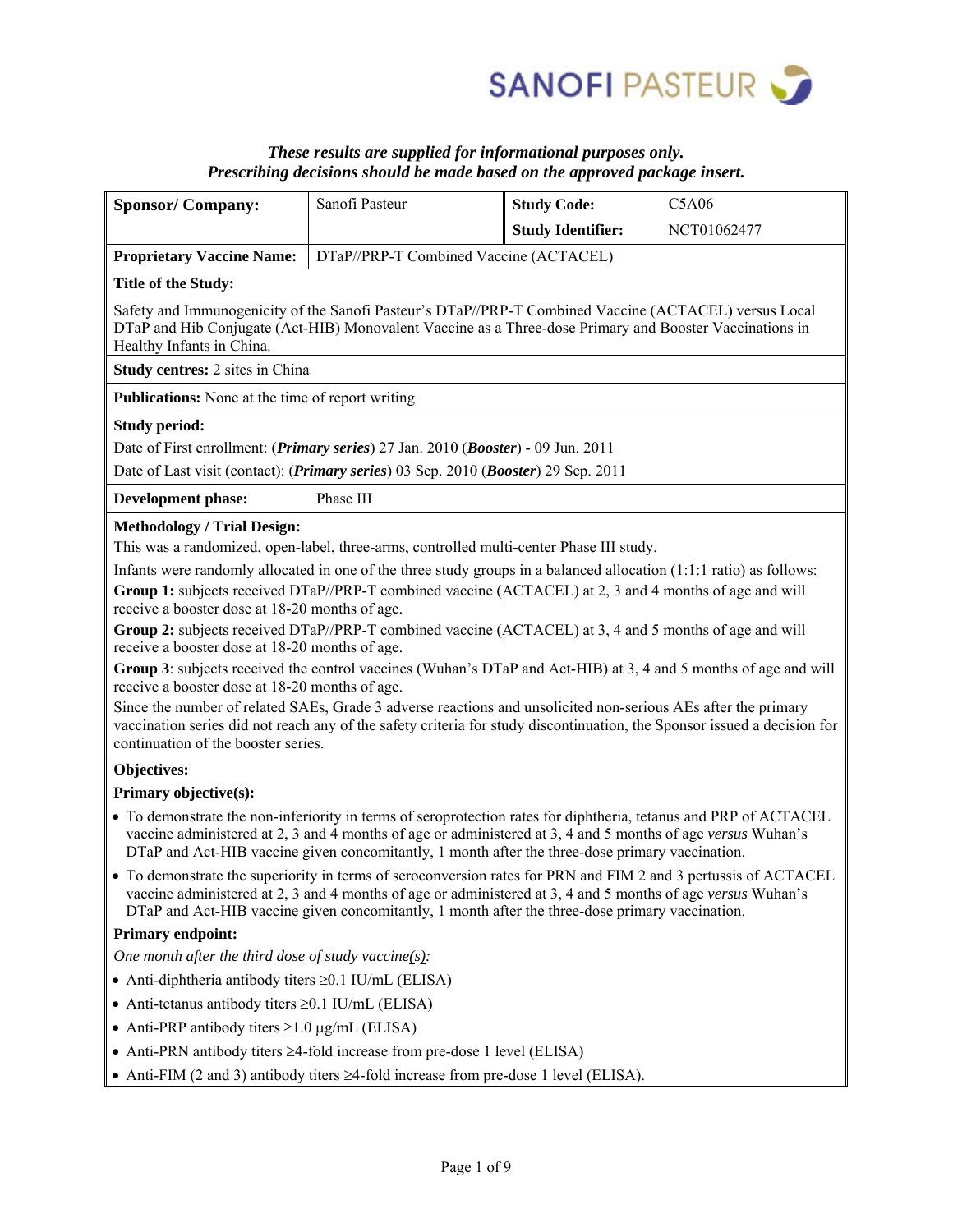**Secondary objective(s):** 

*Immunogenicity*:

- To describe in each group the immunogenicity of the study vaccines 1 month after the primary vaccination
- To describe in each group the immunogenicity of the study vaccines just before the booster vaccination and 1 month after the booster vaccination.

*Safety*:

To describe the safety after administration of the study vaccines.

#### **Secondary endpoint:**

*One month after the third dose of study vaccine(s):* 

- $\bullet$  Anti-diphtheria antibody titers  $\geq 0.01$  IU/mL (ELISA)
- Anti-tetanus antibody titers  $\geq 0.01$  IU/mL (ELISA)
- Anti-PRP antibody titers  $\geq 0.15$  µg/mL (ELISA)
- Anti-PT antibody titers  $\geq$ 4-fold increase from pre-dose 1 level (ELISA)
- Anti-FHA antibody titers  $\geq$ 4-fold increase from pre-dose 1 level (ELISA)
- Individual antibody titers (for all antibody titers)
- Individual antibody titers ratio\* (for anti-PT, anti-FHA, anti-PRN and anti-FIM [2 and 3] antibody titers).

\* post-dose 3 / pre-dose 1 vaccination titers

*Before and one month after the booster dose of the study vaccine(s):* 

- Anti-diphtheria antibody titers  $\geq 0.01$  IU/mL,  $\geq 0.1$  IU/mL and  $\geq 1.0$  IU/mL (ELISA)
- Anti-tetanus antibody titers  $\geq 0.01$  IU/mL,  $\geq 0.1$  IU/mL and  $\geq 1.0$  IU/mL (ELISA)
- Anti-PRP antibody titers  $\geq 1.0$   $\mu$ g/mL and  $\geq 0.15$   $\mu$ g/mL (ELISA)
- Individual antibody titers (for all antibody titers).

*One month after the booster dose of the study vaccine(s):* 

- $\bullet$  Anti-PT, anti-FHA, anti-PRN and anti-FIM (2 and 3) antibody titers  $\geq$ 4-fold increase from pre-booster level (ELISA)
- Individual antibody titers ratio\* (for anti-PT, anti-FHA, anti-PRN and anti-FIM [2 and 3] antibody titers).
- \*titers ratio = post-booster dose titer/ pre-booster dose titer

#### **Secondary endpoints (Safety)**

The secondary endpoints for the safety evaluation in each study group are:

- The occurrence, intensity and relationship to vaccination of any unsolicited systemic adverse events (AEs) reported within 30 minutes after each vaccination.
- The occurrence, time to onset, number of days of occurrence and intensity of solicited (terms pre-listed in the CRF) injection site and systemic reactions occurring between D0 and D7 after each injection.
- The occurrence, nature (MedDRA preferred term), maximum intensity, duration and relationship to vaccination (for systemic AEs only) of unsolicited (spontaneously reported) non-serious AEs from vaccination day to next study visit.

The occurrence, nature (MedDRA preferred term), relationship to vaccination, and seriousness of any serious AE (SAE) occurring throughout the trial period

**Sample size** (Number of Subjects):

Planned: **Group 1 -** 352 ; **Group 2 -** 352 **; Group 3 -** 352 Enrolled: **Group 1:** 352 **Group 2 – 352 ; Group 3:** 352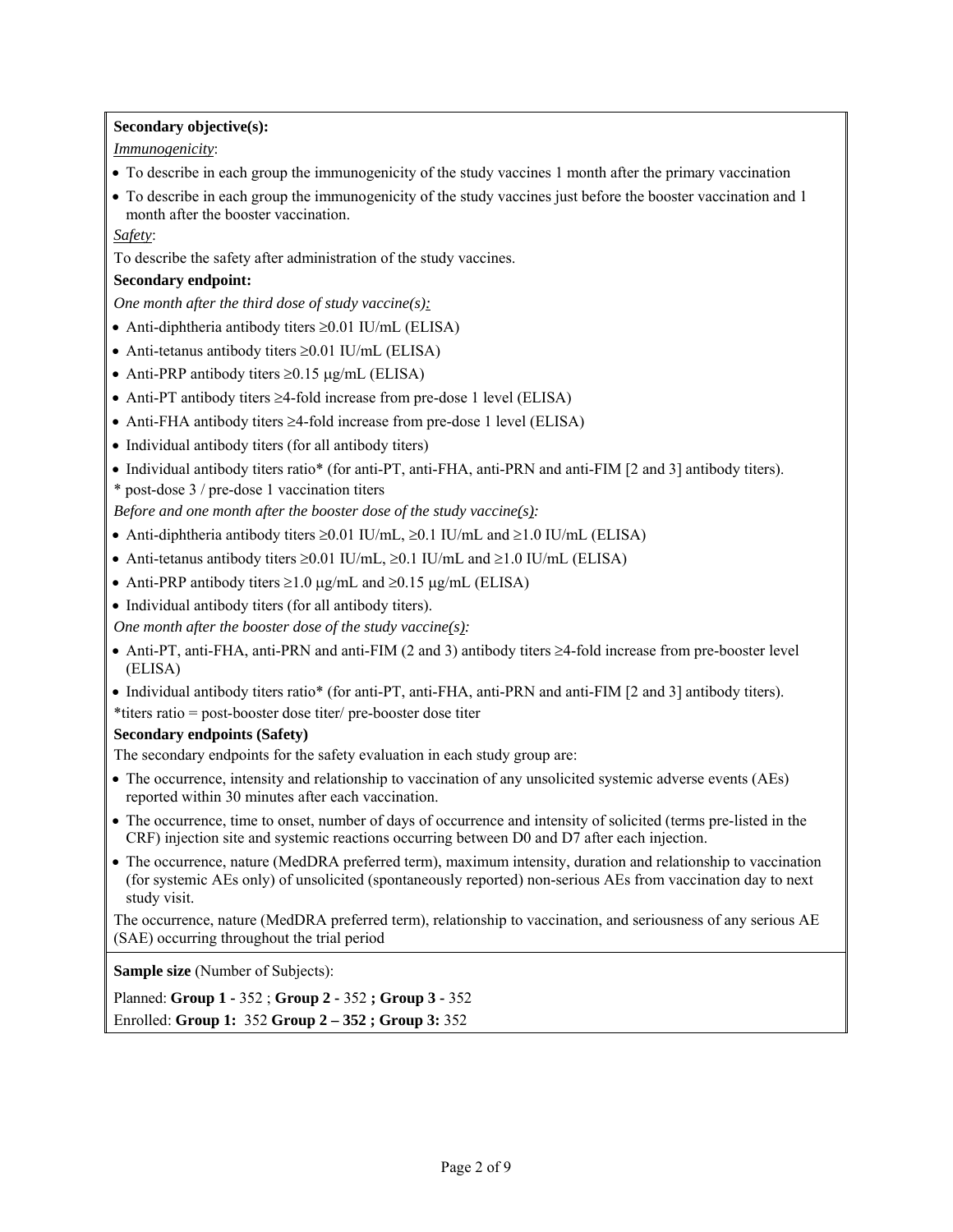## **Schedules of Vaccination and Specimen Collection:**

**Group 1:** subjects received DTaP//PRP-T combined vaccine (ACTACEL) at 2, 3 and 4 months of age and will receive a booster dose at 18-20 months of age. Six visits (V) will be performed.

**Group 2:** subjects received DTaP//PRP-T combined vaccine (ACTACEL) at 3, 4 and 5 months of age and will receive a booster dose at 18-20 months of age. Seven visits (V) will be performed.

**Group 3:** subjects received the control vaccines (Wuhan's DTaP and Act-HIB) at 3, 4 and 5 months of age and will receive a booster dose at 18-20 months of age. Seven visits (V) will be performed.

For antibody determinations, two blood samples (BL) of approximately 3-4 mL each were taken in each group:

• before the first dose (BL01),

• 1 month after the third dose (BL02).

Two additional blood samples will be taken in each group before and after booster vaccination.

• just before the booster dose (BL03)

• 1 month after the booster dose (BL04).

**Duration of Participation in the Trial:** 

The expected total duration of follow-up (first visit to last visit) for a subject was of approximately 17 to 19 months

**Product Under Investigation:** ACTACEL (Act-HIB reconstituted with TRIPACEL/DAPTACEL) manufactured by sanofi pasteur.

Haemophilus b Conjugate Vaccine (Tetanus Protein - Conjugate) Reconstituted with Component Pertussis Vaccine Combined with Diphtheria and Tetanus Toxoids Adsorbed (DTaP//PRP-T

**Form/Dose/Route:** Freeze-dried PRP-T (lyophilized powder for injection) reconstituted with liquid suspension of DTaP (suspension for injection) / 0.5 mL / Intramuscular (IM)

**Batch number:** C3536AC

**Control Product:** DTaP combined vaccine (Diphtheria, Tetanus and Acellular Pertussis Combined Vaccine, Adsorbed) manufactured by Wuhan Institute of Biological Products; Wuhan, China.

**Form/Dose/Route:** Suspension of DTaP / 0.5 mL / IM into the right deltoid as per current manufacturer label/description

**Batch number:** 20090514-1

**Control Product:** PRP-Tetanus conjugate vaccine (Act-HIB™) manufactured by sanofi pasteur.

Haemophilus b Conjugate Vaccine (Tetanus Protein - Conjugate)

**Form/Dose/Route:** Freeze-dried PRP-T reconstituted with the injectable saline solution / 0.5 mL / IM into the anterolateral aspect of the right thigh

**Batch number:** E0106-F01

**Other Product(s):** Not applicable

#### **Assessment method:**

#### **Immunogenicity**

Anti-diphtheria and anti-tetanus antibody titers were measured by ELISA method and expressed in IU/mL. Anti-pertussis (anti-PT, anti-FHA, anti-PRN and anti-FIM [2 and 3]) antibody titers were measured by ELISA method and expressed in IU/mL (for PT, FHA and PRN) or in U/mL (for FIM 2 and 3).

Anti-*Haemophilus influenzae* type b (anti-PRP) antibody titers were measured by ELISA method and expressed in µg/mL.

# **Safety**

• Immediate reactions

The subject was kept under medical supervision for 30 minutes after each vaccination. The onset of any injection site and/or systemic reactions within these 30 minutes was recorded by trial personnel.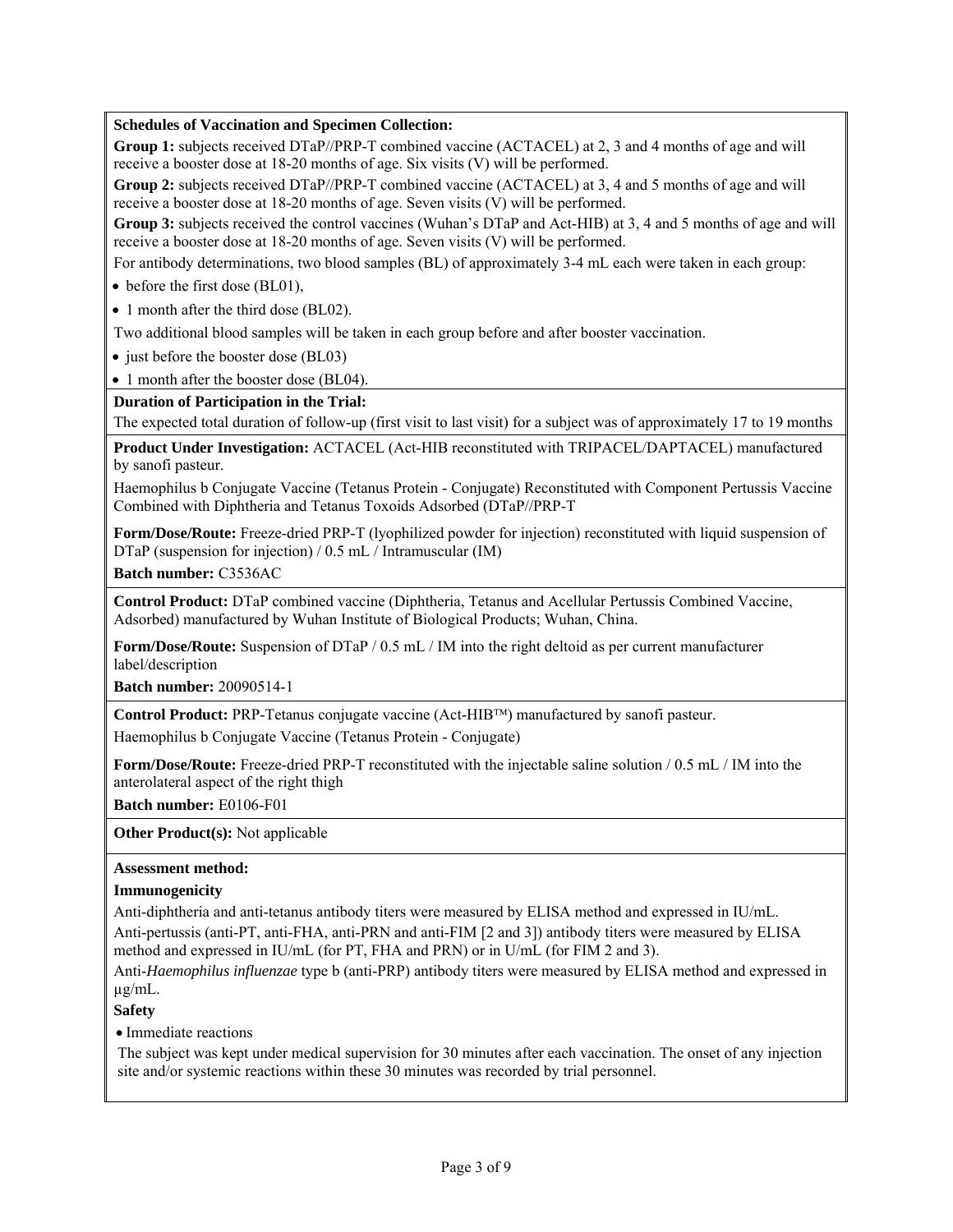• Local and systemic adverse events (AEs)

The subject/parents(s)/legal representative recorded any injection site and systemic reactions/events occurring after each vaccination, on the day of vaccination and daily for the following 7 days in a diary card (DC). The occurrence of any other AE between 8 days and next visit after each vaccination was also recorded on the DC. All safety information was transcribed in the CRF by the Investigator following a physical examination of the subject and an interview with the subject/parents(s)/

legal representative at the following visit. For systemic events, the causal relationship to the vaccine was evaluated by the Investigator as either related or not related. Severity of AEs was assessed according to the China State Food and Drug Administration (SFDA) requirements and Sponsor standard severity scale.

• Serious adverse events (SAE)

Information on SAEs was collected from inclusion until the end of the study.

## **Statistical methods**

## **Analysis of immunogenicity**

## *Primary Endpoints*

Non-inferiority of the tested study vaccine (the sanofi pasteur's DTaP//PRP-T combined vaccine administered at 2, 3, and 4 months of age and at 3, 4, and 5 months of age) was assessed over the reference vaccines (Wuhan's DTaP and Act-HIB administered at 3, 4, and 5 months of age) for diphtheria, tetanus and PRP on the primary criteria, 1 month after the three-dose primary vaccination. For each of these antigens, the non-inferiority was demonstrated if the 95% CI of the difference (study vaccine *minus* control vaccines) lay entirely above the clinically acceptable limit for non-inferiority  $(-5\%)$  (alpha = 2.5%).

Superiority of the study vaccine (the sanofi pasteur's DTaP//PRP-T combined vaccine administered at 2, 3, and 4 months of age and at 3, 4, and 5 months of age) was assessed over the reference vaccines (Wuhan's DTaP and Act-HIB administered at 3, 4, and 5 months of age) for PRN and FIM 2 and 3 pertussis on the primary criteria, 1 month after the three-dose primary vaccination. For each of these antigens, the superiority was demonstrated if the 95% CI of the difference (study vaccine *minus* control vaccines) lay entirely above 0 (alpha = 2.5%).

The primary objective was reached if the non-inferiority was proven for diphtheria, tetanus and PRP and superiority was proven for PRN, FIM 2 and 3 pertussis in at least one of the two groups. It could then be concluded that the study vaccine administrated at 2, 3 and 4 months of age or at 3, 4 and 5 months of age was non-inferior to the control vaccines in terms of seroprotection rates for diphtheria, tetanus and PRP and superior in terms of seroconversion rates for PRN and FIM 2 and 3.

## *Secondary Endpoints*

The following criteria are described at each time point of available blood samples:

- Seroprotection and seroconversion rates are calculated with their 95% CIs using the exact binomial method.
- Geometric mean titers (GMTs) and geometric mean titer ratios (GMTRs) are calculated with their 95% CIs using the normal approximation of the Log10 titers, followed by a back transformation.
- Reverse Cumulative Distribution Curves of individual titers are presented.

#### **Analysis of safety**

The analysis is descriptive. For each safety criteria, the percentage of subjects with the criteria (i.e. with a given symptom) is computed with its 95% CI. Safety endpoints are described after each injection.

### **Sample size**

As per requirement of the Chinese Health Authorities, the sample size was set to 300 evaluable subjects per group for safety surveillance. Under the assumption that around 15% of subjects would not be evaluable, 1056 subjects i.e. 352 per group were enrolled.

Blood samples were planned to be taken for all the enrolled subjects before the first dose and 1 month after the third dose and therefore all enrolled subjects could potentially be included in the analysis of the primary criteria.

The following table gives the power obtained for each individual test with a sample size of 300 subjects per group. The calculation was based on the primary criteria, i.e. combining non-inferiority and superiority for the seroprotection and seroconversion rates. It has been determined using the Farrington and Manning formula.

The expected response rates of the reference group (Wuhan's DTaP and Act-HIB administered at 3, 4 and 5 months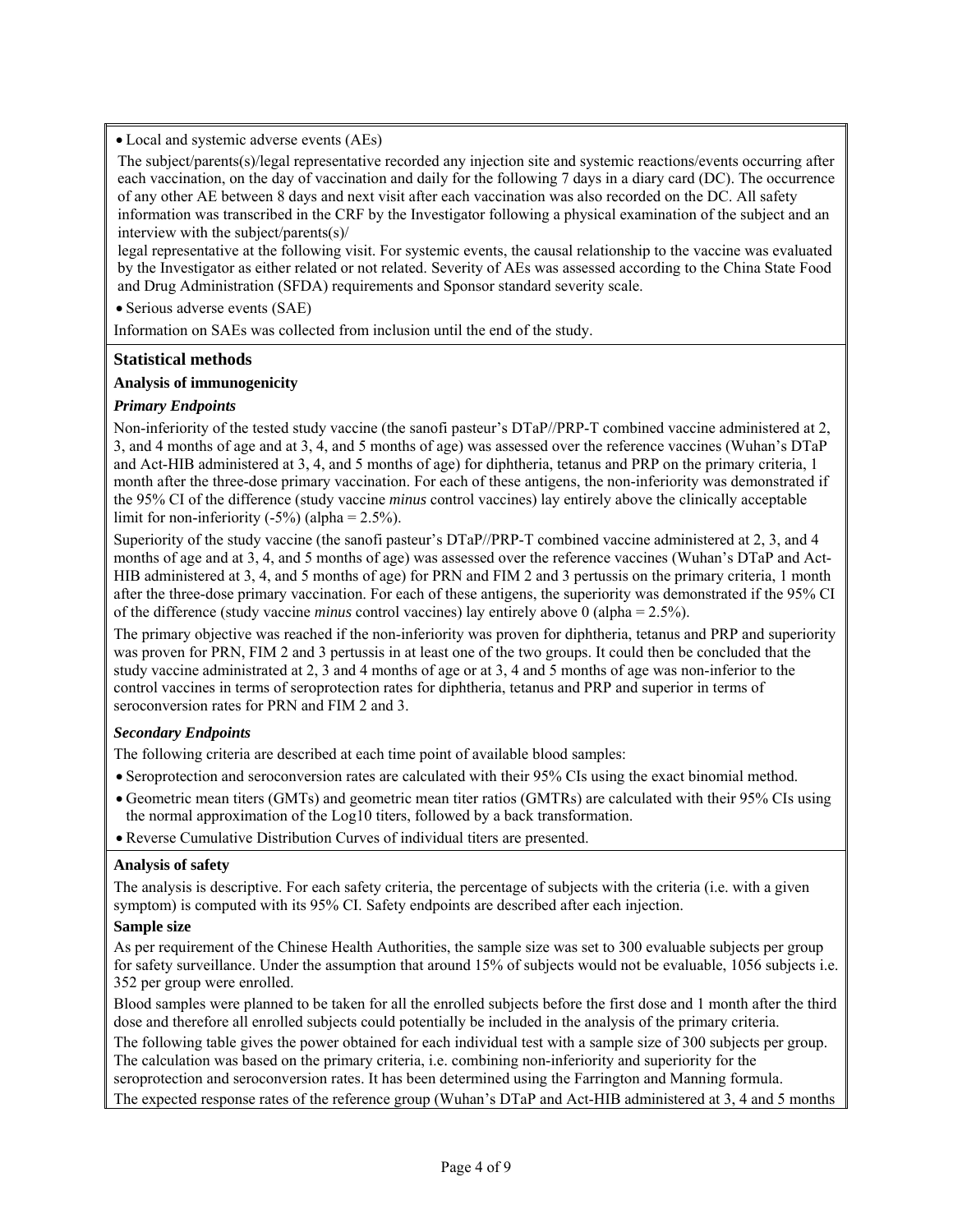of age) have been taken arbitrarily as similar to those observed in study E2I42 conducted in Republic of China *versus* a DTaP-IPV//PRP-T combined vaccine (Pentaxim, per-protocol population, 1 month after the third vaccination).

| Expected rate | Clinically                 | Power achieved     |
|---------------|----------------------------|--------------------|
| in reference  | acceptable limit for       | with $N=300$       |
| $group^*$     | non inferiority $(\delta)$ | subjects per group |
| 99.6%         | $5\%$                      | $>99.9\%$          |
| $100\%$       | $5\%$                      | $>99.9\%$          |
| 99.6%         | $5\%$                      | $>99.9\%$          |
| NA            | NA                         | $>99.9\%$          |
| NA            | NA                         | $>99.9\%$          |
|               |                            |                    |
|               | Global power               | $>99.9\%$          |
|               |                            |                    |

A total of 300 evaluable subjects per group ensured a global power of at least 99%.

## **Results summary:**

## **Disposition of subjects**

A total of 1056 subjects were included (352 in each group). A total of 65 subjects had an early termination, 10 subjects in Group 1 (one subject non-compliant, nine subjects voluntarily withdrawn), 25 subjects in Group 2 (one subject non-compliant, 24 subjects voluntarily withdrawn) and 30 subjects in Group 3 (three subjects for SAE, one subject non-compliant, 26 subjects voluntarily withdrawn). A total of 342 subjects in Group 1, 327 subjects in Group 2 and 322 subjects in Group 3 completed the primary vaccination phase.

During the booster vaccination phase, among the 991 subjects who completed the primary vaccination phase, 42 subjects had an early termination: 13 subjects in Group 1 (one subject for SAE, three subjects non-compliant with the protocol, nine subjects voluntarily withdrawn), 14 subjects in Group 2 (two subjects non-compliant, 12 subjects voluntarily withdrawn) and 15 subjects in Group 3 (one subject for SAE, two subjects non-compliant, 12 subjects voluntarily withdrawn). A total of 334 subjects in Group 1, 319 subjects in Group 2 and 311 subjects in Group 3 received a booster dose and 329 subjects in Group 1, 313 subjects in Group 2 and 307 subjects in Group 3 completed the booster vaccination phase.

#### **Demographic characteristics:**

**Primary vaccination phase**: There were 48.9%, 54.3% and 53.3% male subjects and 51.1%, 45.7% and 46.7% female subjects in Group 1, Group 2 and Group 3, respectively. The male/female ratio was slightly higher in Group 2 (1.19) and Group 3 (1.14) than in Group 1 (0.96).

The median age was 2.4 months in each group. The age ranged from 1.9 months to 3.0 months in each group.

The median weight was 5.7 kg in each group. The weight ranged from 4.1 kg to 8.1 kg in Group 1, from 3.9 kg to 7.8 kg in Group 2, and from 4.2 kg to 7.7 kg in Group 3.

**Booster vaccination phase**: At Visit 06 (day of booster vaccination), the median age was 18.6 months in Group 1, 18.7 months in Group 2 and 18.6 months in Group 3.

#### *Immunogenicity (*Primary objective)

After the three-dose primary vaccination, the seroprotection/seroconversion rates for diphtheria, tetanus, PRP, PRN and FIM (2 and 3) of each study group, the differences between the groups and their 95% CIs are presented in the Per Protocol (PP) Analysis Set.

After the third dose, all subjects (100%) achieved a seroprotective anti-diphtheria antibody titer ≥0.1 IU/mL in the three groups. All subjects, except one subject in Group 3 (99.68%), achieved a seroprotective anti-tetanus antibody titer ≥0.1 IU/mL in the three groups. Seroprotection rates against PRP (antibody titer ≥1.0 µg/mL) were 94.86% in Group 1, 97.18% in Group 2 and 99.37% in Group 3. Seroconversion rates against PRN (≥4-fold increase in anti-PRN antibody titers from pre-dose 1 level) were 99.70% in Group 1, 99.69% in Group 2 and 100% in Group 3. Seroconversion rates against FIM 2 and 3 (≥4-fold increase in anti-FIM 2 and 3 antibody titers from pre-dose 1 level) were 100% in Group 1 and Group 2 and 97.48% in Group 3.

Compared to Wuhan's DTaP and the Sanofi Pasteur's Hib tetanus conjugate (Act-HIB) administered concomitantly at 3, 4 and 5 months of age, the non-inferiority of the Sanofi Pasteur's DTaP//PRP-T combined vaccine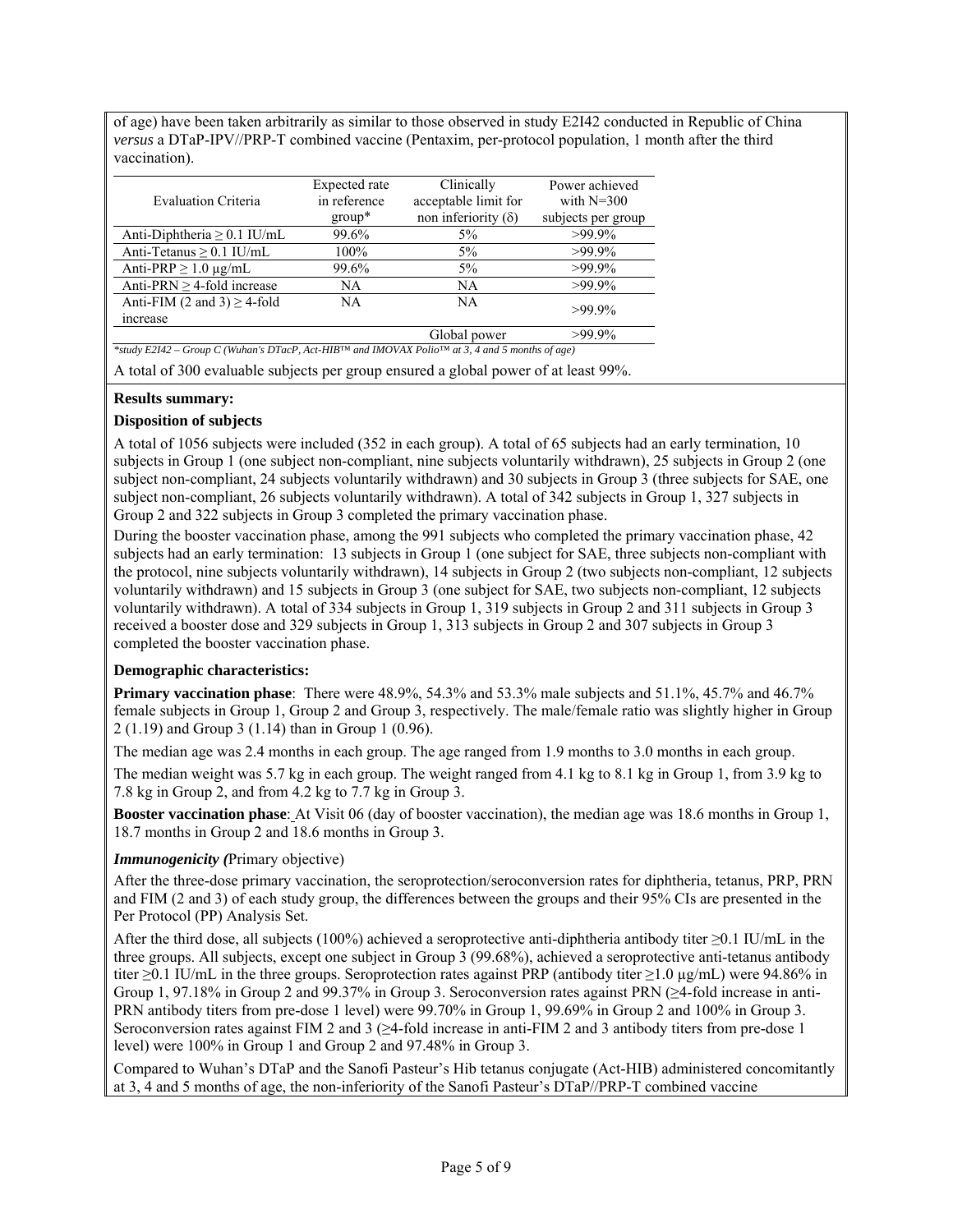administered at 2, 3 and 4 months of age is statistically demonstrated for diphtheria, tetanus, but not for PRP and its superiority is demonstrated for FIM (2 and 3), but not for PRN.

Similarly, compared to Wuhan's DTaP and the Sanofi Pasteur's Hib tetanus conjugate (Act-HIB) administered concomitantly at 3, 4 and 5 months of age, the non-inferiority of the Sanofi Pasteur's DTaP//PRP-T combined vaccine administered at 3, 4 and 5 months of age is statistically demonstrated for diphtheria, tetanus and PRP, and its superiority is demonstrated for FIM (2 and 3), but not for PRN.

However, since seroconversion rate against PRN was unexpectedly 100% after vaccination with the reference vaccine (the presence of PRN antigen was not mentioned in the composition of the Wuhan's DTaP vaccine), it was not possible to demonstrate a superiority of any schedule over the reference vaccines. In this case, only a statistical test of non-inferiority would have been pertinent. It must also be noted that only one subject in Group 1 and Group 2 did not seroconvert against PRN, and one of these two subjects had high pre-dose 1 and post-dose 3 anti-PRN antibody titers (11.6 IU/mL and 39.4 IU/mL, respectively).

Overall, in the PP Analysis Set, the non-inferiority in terms of seroprotection rates of the Sanofi Pasteur's DTaP//PRP-T combined vaccine is demonstrated for diphtheria, tetanus and PRP over the reference vaccines (Wuhan's DTaP and Act-HIB). The superiority in terms of seroconversion rates of the Sanofi Pasteur's DTaP//PRP-T combined vaccine is demonstrated for FIM (2 and 3).

The main analysis was done in the PP Analysis Set. A sensitivity analysis was also performed in the Full Analysis set (FAS). Results and conclusions in the FAS were similar to those obtained in the PP Analysis Set.

The seroprotection/seroconversion rates for diphtheria, tetanus, PRP, PRN and FIM (2 and 3) of each study group, the differences between the groups and their 95% CIs are presented in the Per Protocol (PP) Analysis Set After the third dose, all subjects (100%) achieved a seroprotective anti-diphtheria antibody titer  $\geq 0.1$  IU/mL in the three groups. All subjects, except one subject in Group 3 (99.68%), achieved a seroprotective anti-tetanus antibody titer ≥0.1 IU/mL in the three groups. Seroprotection rates against PRP (antibody titer ≥1.0 µg/mL) were 94.86% in Group 1, 97.18% in Group 2 and 99.37% in Group 3. Seroconversion rates against PRN (≥4-fold increase in anti-PRN antibody titers from pre-dose 1 level) were 99.70% in Group 1, 99.69% in Group 2 and 100% in Group 3. Seroconversion rates against FIM 2 and 3 (≥4-fold increase in anti-FIM 2 and 3 antibody titers from pre-dose 1 level) were 100% in Group 1 and Group 2 and 97.48% in Group 3.

Compared to Wuhan's DTaP and the sanofi pasteur's Hib tetanus conjugate (Act-HIB) administered concomitantly at 3, 4 and 5 months of age, the non-inferiority of the sanofi pasteur's DTaP//PRP-T combined vaccine administered at 2, 3 and 4 months of age is statistically demonstrated for diphtheria, tetanus, but not for PRP and its superiority is demonstrated for FIM (2 and 3), but not for PRN.

Similarly, compared to Wuhan's DTaP and the sanofi pasteur's Hib tetanus conjugate (Act-HIB) administered concomitantly at 3, 4 and 5 months of age, the non-inferiority of the sanofi pasteur's DTaP//PRP-T combined vaccine administered at 3, 4 and 5 months of age is statistically demonstrated for diphtheria, tetanus and PRP, and its superiority is demonstrated for FIM (2 and 3), but not for PRN.

However, since seroconversion rate against PRN was unexpectedly 100% after vaccination with the reference vaccine (the presence of PRN antigen was not mentioned in the composition of the Wuhan's DTaP vaccine), it was not possible to demonstrate a superiority of any schedule over the reference vaccines. In this case, only a statistical test of non-inferiority would have been pertinent. It must also be noted that only one subject in Group 1 and Group 2 did not seroconvert against PRN, and one of these two subjects had high pre-dose 1 and post-dose 3 anti-PRN antibody titers (11.6 IU/mL and 39.4 IU/mL, respectively).

Overall, in the PP Analysis Set, the non-inferiority in terms of seroprotection rates of the sanofi pasteur's DTaP//PRP-T combined vaccine is demonstrated for diphtheria, tetanus and PRP over the reference vaccines (Wuhan's DTaP and Act-HIB). The superiority in terms of seroconversion rates of the sanofi pasteur's DTaP//PRP-T combined vaccine is demonstrated for FIM (2 and 3).

The main analysis was done in the PP Analysis Set. A sensitivity analysis was also performed in the Full Analysis set (FAS). Results and conclusions in the FAS were similar to those obtained in the PP Analysis Set.

#### **Secondary objectives**

After the third dose, GMTs increased significantly from pre-dose 1 against each vaccine antigen in each group. Slight differences were observed in terms of anti-diphtheria, anti-tetanus, anti-PT and anti-FHA GMTs between groups. Anti-PRP GMTs were 1.5 to 2 times higher in Group 3 than in Group 1 and Group 2. Anti-FIM (2 and 3) GMTs were approximately 3 times higher in both groups 1 and 2 as compared to Group 3. Anti-PRN GMTs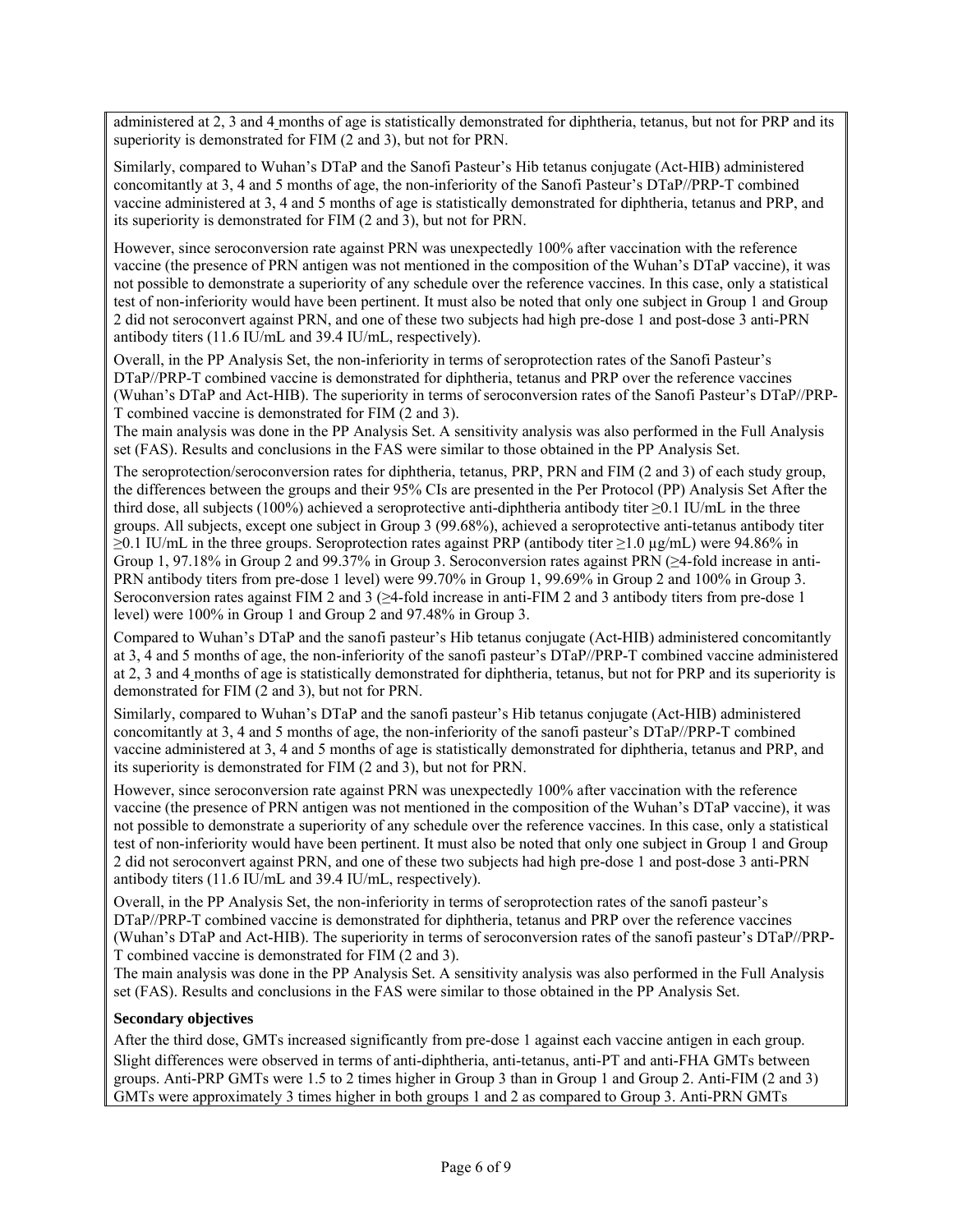reached comparable values in the three groups (close to 44-45 IU/mL), suggesting again that the immune response against PRN antigen was similar in the three groups.

All subjects (100%) achieved a  $\geq$ 4-fold increase in anti-PT antibody titers from pre-dose 1 (seroconversion) except two subjects in Group 3 (99.4%). Seroconversion rates against FHA (≥4-fold increase in antibody titers from predose 1 level) were high and similar in the three groups, i.e. 97.6% in Group 1, 98.4% in Group 2 and 99.1% in Group 3.

Conclusions were similar in the FAS and the PP Analysis Set.

- More than 1 year after the three-dose primary vaccination, GMTs were low in the three groups against each vaccine antigen. Seroprotection rates against diphtheria (≥0.1 IU/mL) and against tetanus (≥0.1 IU/mL) were low and similar in the three groups. However most subjects still had antibody titers ≥0.01 IU/mL. Most subjects still had long-term seroprotective anti-PRP antibody titers  $(\geq 1.0 \,\mu\text{g/mL})$  in Group 1 (81.7%), Group 2 (85.9%) and Group 3 (87.8%).
- One month after the booster dose, a marked increase in GMTs was observed against each vaccine antigen in the three groups. Anti-diphtheria and anti-tetanus GMTs were similar in the three groups. Anti-PRP GMTs were higher in Group 3 than in Group 1. Anti-PRN GMTs were similar in the three groups. Anti-PT, anti-FHA, and anti-FIM (2 and 3) GMTs were higher in Group 1 and Group 2 than in Group 3.
- One month after the booster dose, seroprotective anti-diphtheria ( $\geq 0.1$  IU/mL), anti-tetanus ( $\geq 0.1$  IU/mL) and anti-PRP ( $\geq$ 1.0 µg/mL) antibody titers were observed in all subjects (100%) in the three groups, except for one subject in Group 3 for anti-diphtheria.
- The seroconversion rates (≥4-fold increase in antibody titers from pre-booster dose level) were high and similar in Group 1, Group 2 and Group 3 against PT (99.7%, 98.7% and 98.4%, respectively), FHA (97.9%, 95.8% and 97.0%, respectively), PRN (97.9%, 98.1% and 100.0%, respectively) and FIM (2 and 3) (100.0%, 99.4% and 97.7%, respectively).

The antibody response was similar in Group 1 and Group 2 against each vaccine antigen after booster vaccination.

## **Safety – Secondary objectives:**

## Primary vaccination:

The incidence of solicited injection site reactions and systemic reactions was similar in the three groups. Grade 3 injection site reactions and systemic reactions were reported in a similar proportion of subjects in the three groups.

Each type of injection site reaction (tenderness, erythema and swelling) was reported in a similar proportion of subjects in the three groups. In the three groups, tenderness was the most frequent injection site reaction, followed by erythema. Swelling was less frequent. The incidence of injection site reactions (especially tenderness) tended to decrease after each injection. Most of the solicited injection site reactions occurred within 4 days after vaccination, were transient (≤3 days), and of Grade 1 severity. The incidence of Grade 3 injection site reactions was low. Overall, after the three-dose primary vaccination, Grade 2 or Grade 3 tenderness was reported after 3.4% to 6.8% of vaccine injections, Grade 2 or Grade 3 erythema was reported after 1.7% to 4.6% of vaccine injections, and Grade 2 or Grade 3 swelling was reported after 1.7% to 4.4% of vaccine injections.

Fever, vomiting, crying abnormal, drowsiness, appetite lost and irritability were reported in a similar proportion of subjects in the three groups. Fever and crying abnormal were the most frequent solicited systemic reactions, followed by irritability. Vomiting, drowsiness and appetite loss were less common. The incidence of each type of systemic reaction decreased with each vaccine injection, except fever between the second and third injection in Group 1 and Group 2. Most of the solicited systemic reactions occurred within 4 days after vaccination, were transient (≤3 days), and of Grade 1 severity. As for solicited injection site reactions, the incidence of Grade 3 systemic reactions was low in the three groups. Overall, after the three-dose primary vaccination, Grade 2 or Grade 3 fever was reported after 7.6% to 10.2% of vaccine injections, Grade 2 or Grade 3 irritability after 6.1% to 10.2% of vaccine injections, Grade 2 or Grade 3 crying abnormal after 5.6% to 9.1% of vaccine injections, and Grade 2 or Grade 3 vomiting after 6.8% to 8.6% of vaccine injections. Grade 2 or Grade 3 drowsiness (after 0.7% to 1.9% of vaccine injections) and appetite lost (after 1.2% to 1.7% of vaccine injections) were less frequent.

One subject (0.3%) in Group 2 experienced an immediate unsolicited AE (Grade 1 cough) within 30 minutes after the first injection of the study vaccine. Cough resolved spontaneously on D1 and was assessed as related to vaccination by the Investigator.

Unsolicited events were reported in a similar proportion of subjects in Group 1 (70.7%), Group 2 (73.4%) and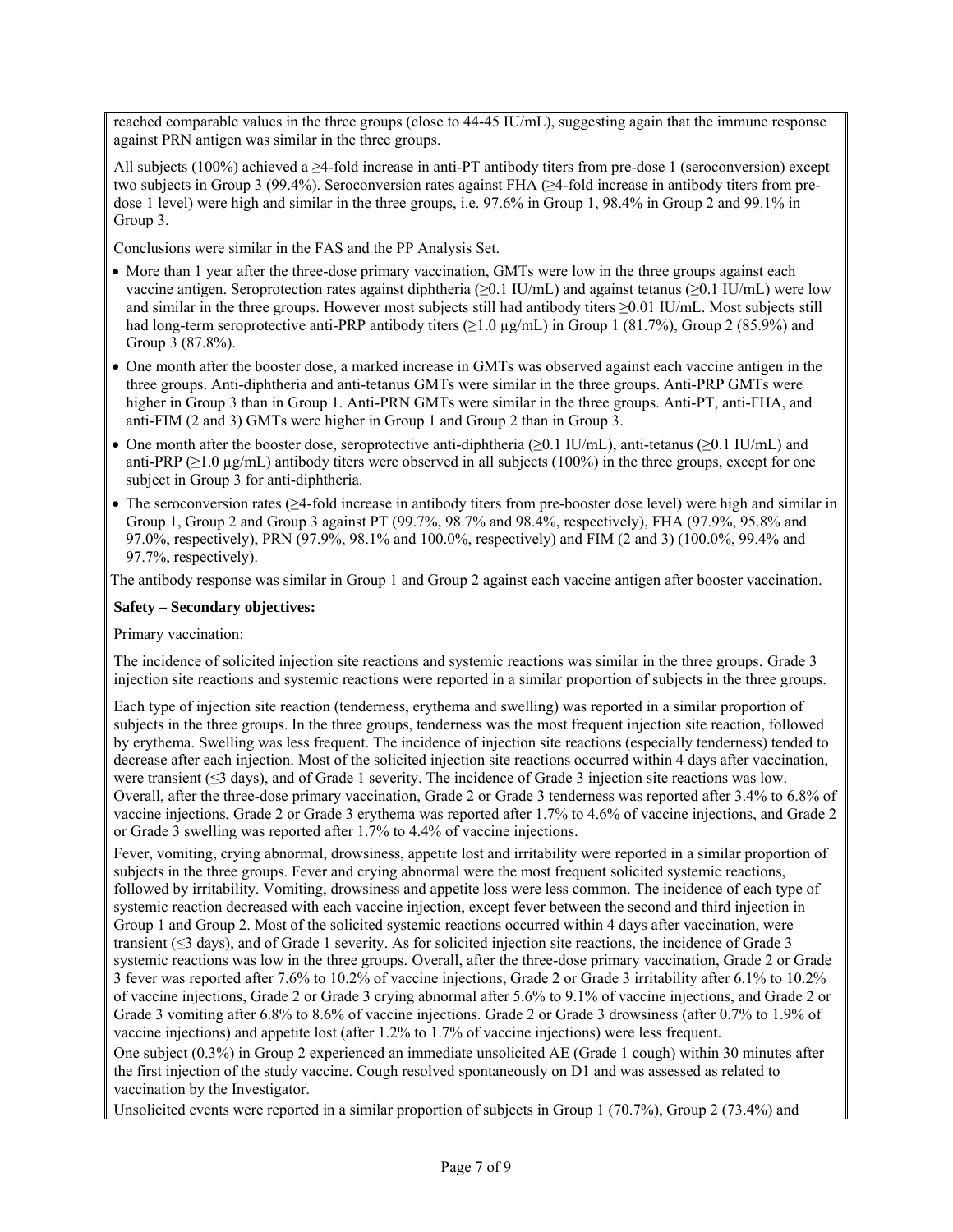Group 3 (72.0%). Unsolicited non-serious events were most often classical diseases or symptoms of the infancy (upper respiratory tract infection, nasopharyngitis, bronchitis, diarrhoea, enteritis, fever and cough). The incidence of unsolicited non-serious AEs assessed by the Investigator as related to vaccination was low (4.3% in Group 1, 3.9% in Group 2, and 1.5% in Group 3). Unsolicited non-serious reactions consisted mainly of injection site reactions (injection site induration most often), and less frequently of systemic reactions (diarrhoea, vomiting, cough, rash, urticaria). Only one unsolicited non-serious adverse reaction (AR) was rated as Grade 3 for one subject in Group 2 (induration which resolved spontaneously within 9 days).

A total of 20 subjects (5.7%) in Group 1, 17 subjects (5.1%) in Group 2 and 13 subjects (4.0%) in Group 3 experienced at least one SAE after any vaccine injection. None of the SAEs was deemed to be related to either of the study vaccines.

A total of 16 subjects (nine in Group 2 and seven in Group 3) experienced SAEs before the first injection.

The most frequent SAEs were bronchitis and bronchopneumonia. Other SAEs were reported, such as pneumonia, enteritis, bronchiolitis, hand-foot-mouth disease, acute respiratory tract infection, hydrocephalus, perianal abscess, pharyngitis, intussusception, thrombocytopenic purpura, iron deficiency anemia and leucopenia. All subjects recovered without sequelae, except one subject in Group 1 who died of critical hand-foot-mouth disease more than 2 months after the third injection. Three SAEs in Group 3 led to study termination: one perianal abscess, one thrombocytopenic purpura (which both occurred before the first injection) and one bronchopneumonia (which occurred after the first injection).

From 1 month post-primary vaccination to booster vaccination

Four SAEs were reported in four subjects. Two SAEs led to death: a critical hand-foot-mouth disease (already described in the primary vaccination section), and a leukemia. The other SAEs (bronchitis and bronchopneumonia) did not lead to study discontinuation and the subjects recovered without sequelae. None of these four SAEs were assessed as related to the vaccination by the Investigator or by the Sponsor.

## **Booster vaccination**

The incidence of solicited injection site reactions and systemic reactions was similar in the three groups. Grade 3 injection site reactions and systemic reactions were reported in a similar proportion of subjects in the three groups. Each type of injection site reaction (tenderness, erythema and swelling) was reported in a similar proportion of subjects in the three groups. In all groups, tenderness was the most frequent injection site reaction, followed by erythema. Swelling was less frequent. All solicited injection site reactions occurred within 4 days after vaccination, most reactions were transient (≤3 days), and of Grade 1 severity. The incidence of Grade 3 injection site reactions was low (3.0%, 1.6% and 1.3% of subjects in Group 1, Group 2 and Group 3, respectively).

Each type of solicited systemic reaction (fever, vomiting, crying abnormal, drowsiness, appetite lost and irritability) was reported in a similar proportion of subjects in the three groups. Fever was the most frequent solicited systemic reaction, followed by appetite loss, crying abnormal and irritability. Vomiting and drowsiness were less common. Most solicited systemic reactions occurred within 4 days after vaccination, were transient ( $\leq$ 3 days), and of Grade 1 severity. As for solicited injection site reactions, the incidence of Grade 3 systemic reactions was low in the three groups (2.1%, 1.9%, and 1.6% of subjects in Group 1, Group 2, and Group 3, respectively).

No immediate unsolicited AE was reported within 30 minutes after booster vaccination.

Unsolicited events were reported in a similar proportion of subjects in Group 1, Group 2 and Group 3, which were most often classical diseases of the childhood (nasopharyngitis, upper respiratory tract infection, pharyngitis, fever, diarrhoea and enteritis). Few unsolicited non-serious adverse events were assessed as related to vaccination by the Investigator in Group 1 (0.9%) (injection site induration, diarrhoea, nasopharyngitis). No unsolicited reaction was assessed as Grade 3.

After booster vaccination, only one SAE (fever) was reported in Group 1, which was assessed as related to vaccination by the Investigator. The subject recovered without sequelae.